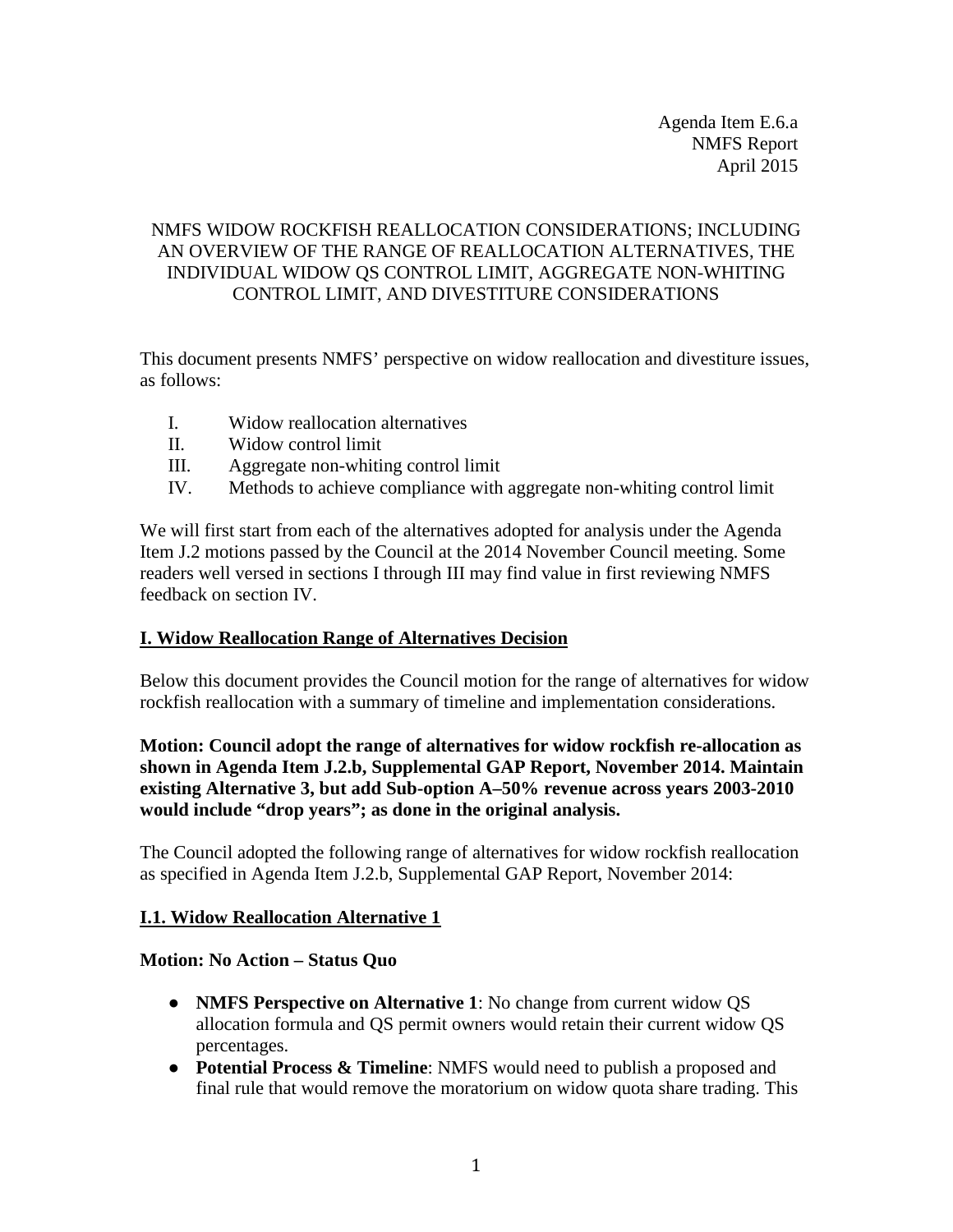process would take 6 or more months from the time of a Council FPA and could be affected by Council action on the aggregate non-whiting control limit.

## **I.2. Widow Reallocation Alternative 2**

**Motion: Reallocate widow quota shares using the Amendment 20 target species allocation formula (a portion to all permits equally and a portion to permits based on landings history between 1994 -2002).** 

- **NMFS Perspective on Alternative 2:** If the Council were to approve this alternative, widow rockfish would be reallocated. Widow would be treated as a target species (Group 1) in the allocation formula, rather than an overfished species (Group 2). Under this formula, a portion of the buyback permit history would be allocated equally to all permits, and a portion would be allocated based on landings history from 1994-2002.
- **Potential Process & Timeline:** NMFS would need to publish a proposed and final rule that would change the allocation formula for widow rockfish and remove the moratorium on widow quota share trading. NMFS would prefer to follow the same process used during the initial quota share allocation in 2010: provide an opportunity for QS recipients to review the state catch data that supports the preliminary calculation, review NMFS reallocation calculation, and provide an appeals process. This rulemaking and implementation process would take at least until January 1, 2017.

# **I.3. Widow Reallocation Alternative 3**

**Motion: Reallocate widow rockfish using non-whiting groundfish revenue between 2003- 2010 as a proxy for recent participation. The equal sharing component, setaside for whiting, and adaptive management would come off the top and then the remaining quota is computed 50% by the revenue proxy (2003-2010) and 50% by the landings history 1994-2002.**

- **Sub-Option A: 50% revenue across years 2003-2010 would include "drop years"; as done in the original analysis.**
- **NMFS Perspective on Alternative 3**: If the Council were to approve this alternative, widow rockfish would be reallocated. The new formula would allocate widow QS using landings history for the years where widow was a target species (1994-2002) - as in Alternative 2, but also adds non-whiting revenue for more recent years when widow was overfished (2003-2010).
- **Potential Process & Timeline:** NMFS would need to publish a proposed and final rule that would change the allocation formula for widow rockfish and remove the moratorium on widow quota share trading. NMFS would prefer to follow a similar process used during the initial quota share allocation in 2010: provide an opportunity for QS recipients to review the state catch and revenue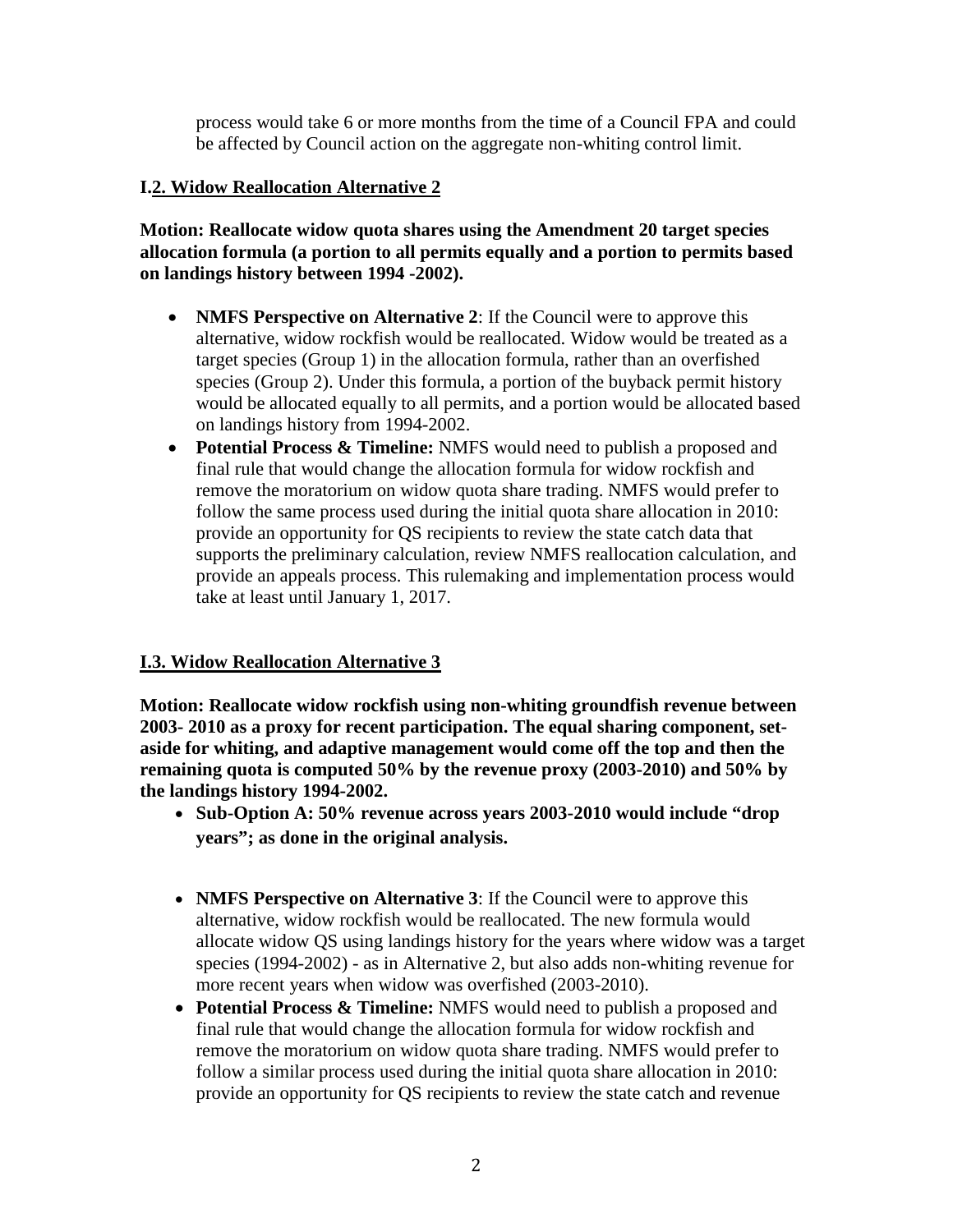data that supports the preliminary calculation, review NMFS reallocation calculation, and provide an appeals process. Questions regarding ex-vessel revenue data would have to be well vetted in order to determine if there may be any issues or problems with using revenue as an allocation metric instead of pounds. This rulemaking and implementation process would take at least until January 1, 2017; however, it may take longer because NMFS has not yet used revenue data as part of an allocation formula.

## **I.4. Widow Reallocation Alternative 4**

**Motion: Leave a base amount of quota share unreallocated such that in 2016 every permit would receive the same amount of quota pounds that they received in 2014 and reallocate the remainder using the historic landings formula (a portion to all permits equally and a portion to permits based on landings history between 1994- 2002). By base amount the GAP means the difference between the top of the 2014 column and the top of the 2016 column depicted in the figure below taken from Agenda Item J.2.a Attachment 2.**



**Figure 1:** Figure referenced in 2014 November GAP statement, and the Preliminary Preferred Alternatives (PPA) Council motion (Agenda Item J.2) from the 2014 November Council meeting. Source: Council generated analysis from Agenda Item J.2.a, Attachment 2.

• **NMFS Perspective on Alternative 4**: If the Council were to approve this alternative, widow rockfish would be reallocated. Because the widow rockfish sector allocation is larger in 2016 than in 2014, this alternative would reallocate widow QS to provide QS permit owners with the same amount of widow quota pounds they received in 2014. The remaining QS would be reallocated using the same formula described in Alternative 2: based on the target species formula and landings history from 1994-2002. If the Council were to use 2014 and 2016 sector allocations, each QS permit owner would keep about 70% of their current widow holdings, and about 30% would be reallocated based on the Alternative 2 formula. NMFS would like to point out that the Council motion refers to 2016 pounds;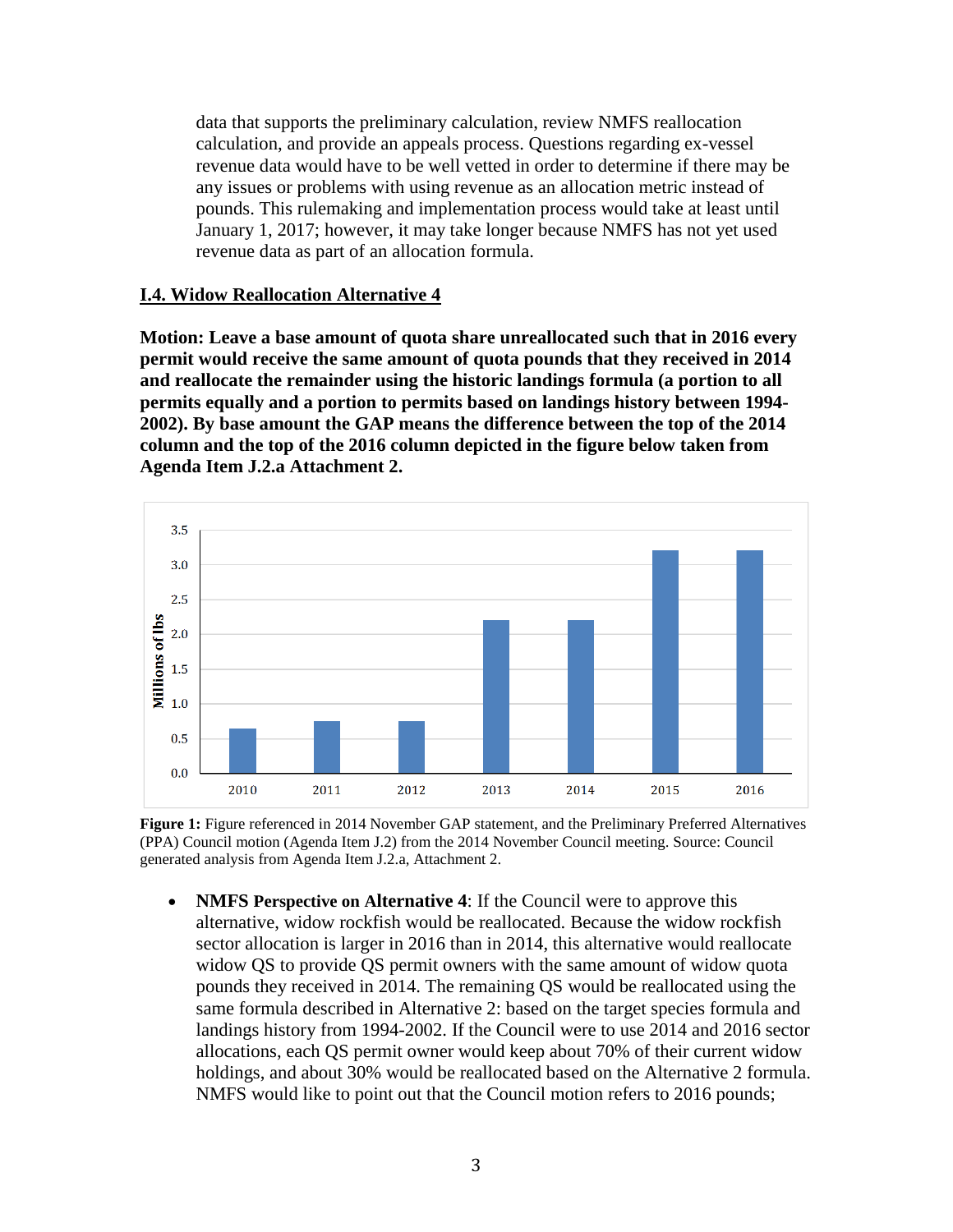however, it is not likely that this Alternative could be implemented by that time. *The Council may want to choose a set ratio (i.e., 70% / 30%) rather than basing the alternative on a projected year of implementation that could change.*

• **Potential Process & Timeline:** NMFS would need to publish a proposed and final rule that would change the allocation formula for widow rockfish and remove the moratorium on widow quota share trading. NMFS would prefer to follow the same process used during the initial quota share allocation in 2010: provide an opportunity for QS recipients to review the state catch data that supports the preliminary calculation, review NMFS reallocation calculation, and provide an appeals process. This rulemaking and implementation process would take at least until January 1, 2017.

# **II. Widow Rockfish Individual QS Control Limit & Divestiture Deadline**

**Motion: I move the Council adopt the alternative for the widow rockfish divestiture deadline as shown in Agenda Item J.2.b, Supplemental GAP Report, November 2014.**

• **"The GAP recommends that Widow rockfish divestiture should occur twelve months following implementation of reallocation of widow rockfish."**

Each species has an individual QS control limit, and the limit for widow rockfish is 5.1%. Currently, there are 3 or less QS permit owners with widow holdings that exceed the limit, but a reallocation of widow rockfish may result in additional QS permit owners exceeding this limit.

Regardless of which widow reallocation alternative is chosen by the Council, in November the Council moved to adopt a new divestiture deadline for widow rockfish, which will be 12 months after implementation of reallocation or status quo alternatives. NMFS understands this to mean 12 months after the reallocated (or status quo) widow shares are available and transferrable in QS accounts.

Because the regulations already exclude widow from the November 30, 2015 divestiture deadline, this action could be included in the reallocation rulemaking to set a specific date for widow divestiture, 12 months after widow quota shares become transferrable. NMFS notes that quota shares are not transferrable in December of each year because the Agency must print QS permits with final QS balances and allocate QPs to QS accounts based on these QS balances for the start of the following year. *So the Council may want to consider an 11-month deadline or continue to use 12 months but exclude December from that timeline.*

# **III. Aggregate Non-Whiting QS Control Limit & Divestiture Deadline**

**Motion: I move the Council adopt the range of alternatives for the aggregate limit divestiture deadline as shown in Agenda Item J.2.b, Supplemental GAP Report, November 2014.** 

**1. No Action (current divestiture deadline of November 15, 2015)**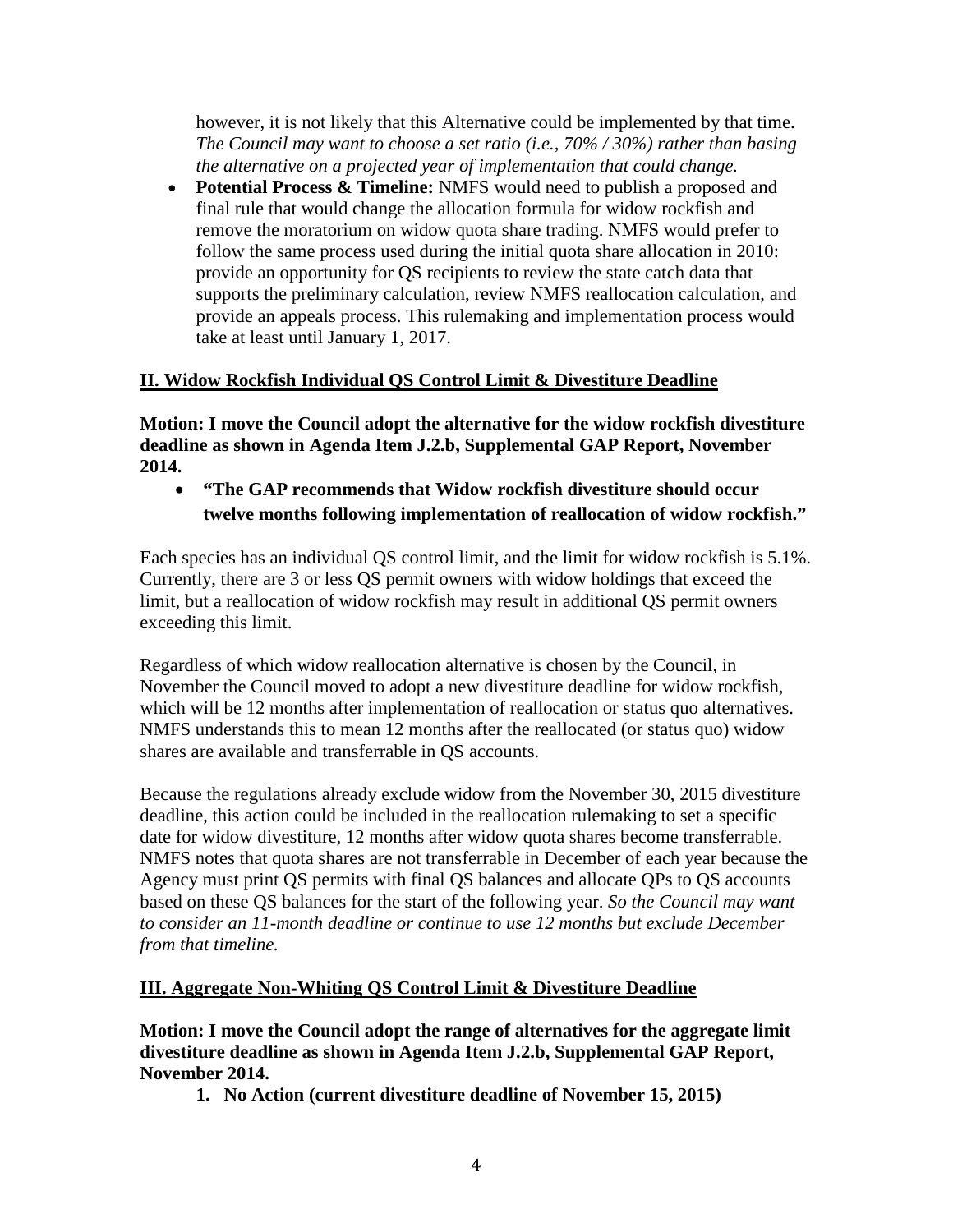- **2. Exclude widow rockfish from the non-whiting aggregate control limit until 12 months following the implementation of the widow reallocation.**
- **3. Extend the aggregate control limit deadline to coincide with the widow control limit**
- **4. Delay the non-whiting aggregate control limit deadline until the implementation of any regulatory changes developed pursuant to the first program review for the trawl rationalization program (the November 15, 2015 deadline would still apply to all individual species except widow)**

In addition to individual control limits (explained above), there is also an aggregate nonwhiting control limit of 2.7% across species, which is more restrictive than the sum of individual species limits. The limit is calculated by converting an entity's QS percentages into pounds based on the 2010 OYs, then dividing those pounds by the total 2010 OY to convert it back to a percentage. Pacific whiting and Pacific halibut are excluded from this calculation.

Widow rockfish is one of 28 species that are part of the aggregate calculation, but widow QS is not transferrable at this time. Currently, there are 3 or less QS permit owners with QS holdings that exceed the aggregate limit. A reallocation of widow rockfish may theoretically result in additional QS permit owners exceeding this aggregate limit.

*NMFS understands the motion to mean that regardless of which widow reallocation alternative is chosen, the Council will consider the range of alternatives for the aggregate non-whiting limit divestiture deadline separately. NMFS is seeking clarification on this point.* 

NMFS notes that the current divesture deadline in regulation is November 30, 2015 - not November 15, 2015 as stated in the November Council motion. The discussion of the aggregate non-whiting control limit alternatives below reflects the correct date:

# **III.1. No Action (current aggregate limit divestiture deadline of November 30, 2015)**

- **NMFS Perspective on Aggregate Deadline Alternative 1**: Under this alternative, the current aggregate non-whiting divestiture deadline would remain November 30, 2015. The aggregate limit calculation would include QS permit owner's current widow percentages, even though they may change through reallocation. QS permit owners that are currently over the aggregate limit of 2.7%, including their widow percentage, would have to divest of one or more of the other 27 species<sup>[1](#page-4-0)</sup> by November 30, 2015 to get under the limit (unless the moratorium on widow trading was lifted before the deadline).
- **Potential Process and Timeline:** No further analysis would likely be required to implement this alternative.

<span id="page-4-0"></span><sup>&</sup>lt;sup>1</sup> Excluding Pacific whiting, Pacific halibut, and widow rockfish  $-$  because widow is not transferable.  $\overline{1}$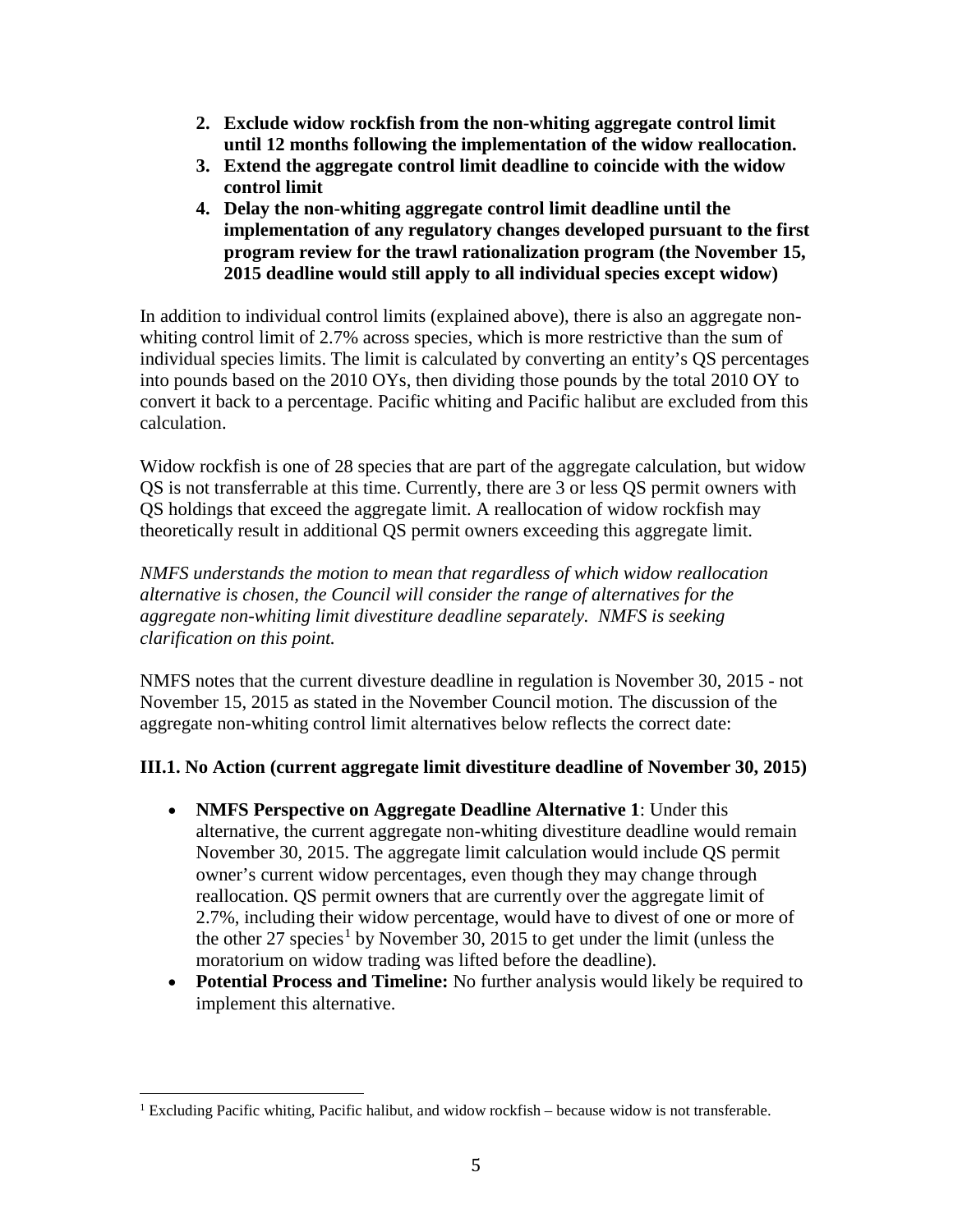**III.2. Temporarily Exclude Widow Rockfish from the Aggregate Limit Calculation until 12 months after the implementation of the widow reallocation**

- **NMFS Perspective on Aggregate Deadline Alternative 2**: under this alternative, the current aggregate non-whiting divestiture deadline would remain November 30, 2015. The aggregate calculation would **not** include QS permit owner's current widow percentages since they are not transferable and may change through reallocation. QS permit owners that are currently over the aggregate limits, excluding their widow percentage, would have to divest of one or more of the other [2](#page-5-0)7 species<sup>2</sup> by November 30, 2015. Once either a reallocation or status quo alternative has been implemented, widow quota share would be reincorporated into the aggregate calculation. QS permit owners who exceed the aggregate limit at that time would have 12 months to divest to the 2.7% aggregate limit. NMFS understands this to mean 12 months after the reallocated (or status quo) widow shares are available and transferrable in QS accounts.
- **Potential Process and Timeline**: Because, by regulation, widow is currently included in the aggregate limit calculation, NMFS would have to modify the regulations in 2015 to temporarily exclude widow from aggregate limit calculation. As part of a reallocation rule, NMFS would need to reinstate widow into the aggregate limit calculation.

## **III.3. Delay the Divestiture Deadline for the Aggregate Limit to Coincide with the Widow Rockfish (Individual Limit 5.1%) Divestiture Deadline, 12 months after Implementation of Widow Reallocation**

- **NMFS Perspective on Aggregate Deadline Alternative 3**: Under this alternative, NMFS would delay the current aggregate limit divestiture deadline of November 30, 2015 until 12 months after implementation of widow rockfish reallocation. NMFS understands this to mean 12 months after the reallocated (or status quo) widow shares are available and transferrable in QS accounts. This alternative would coincide with the individual species limit divestiture deadline for widow rockfish that the Council moved to adopt in November 2014.
- **Potential Process and Timeline**: Because the current aggregate limit divestiture deadline is November 30, 2015, NMFS would need to modify the regulations in 2015 to temporarily delay this divestiture deadline for the aggregate limit. As part of reallocation rule, NMFS would need to set a new aggregate limit divestiture deadline, 12 months after the widow rockfish reallocation rule.

# **III.4. Delay the Divestiture Deadline for the Aggregate Limit until Implementation of Any Regulatory Changes Resulting from the 5-Year Review**

• **NMFS Perspective on Aggregate Deadline Alternative 4:** Under this alternative, NMFS would delay the current aggregate limit divestiture deadline of

<span id="page-5-0"></span> $2$  Excluding Pacific whiting, Pacific halibut, and widow rockfish – because widow is not transferable and would not be included in the calculation under this alternative. I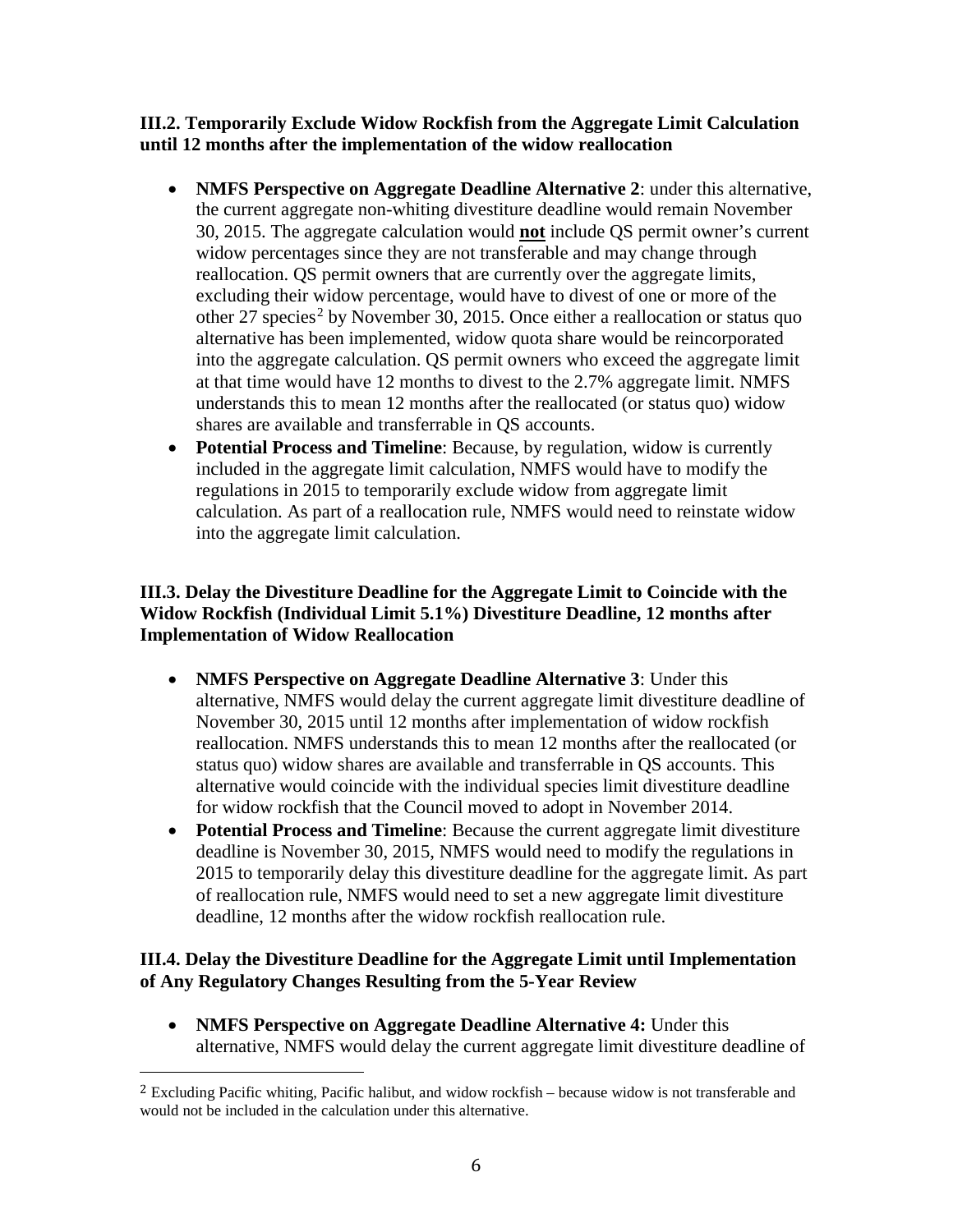November 30, 2015 until implementation of any regulatory changes resulting from the 5-year review. *Because there could be no rulemakings or several rulemakings resulting from the five year review, NMFS is seeking clarification on a more exact date if the Council chooses this Alternative.* NMFS notes that if the Council chooses this alternative, the aggregate control limit may continue to be exceeded by those who are currently over it for several more years. We also note that some QS permit owners have been divesting in anticipation of the current November 30, 2015 deadline.

• **Potential Process and Timeline:** Because the current aggregate limit divestiture deadline is November 30, 2015, NMFS would need to modify the regulations in 2015 to delay the divestiture deadline for the aggregate limit As part of a rulemaking following the 5-year review, NMFS would need to set a new aggregate limit divestiture deadline.

# **IV. METHODS TO ACHIEVE COMPLIANCE WITH THE AGGREGATE NON-WHITING CONTROL LIMIT**

## **Motion: I move the Council recommend the approaches for revoking forfeited quota shares as described in Agenda Item J.2.b, Supplemental GAP Report, November 2014 and in Agenda Item J.2.b, NMFS Report, November 2014.**

• **"The GAP believes a non-punitive option that allows participants to "abandon" quota share should be developed. In some cases there may be no market for quota share that needs to be divested. If a participant is unable to transfer that quota share for reasons beyond his control, he should not be penalized. An option that allows the quota to be "abandoned" to NMFS should be developed."**

There are 3 or less quota share permit owners who are currently over the aggregate nonwhiting control limit, and NMFS hopes that these permit owners will divest of their excess shares by whichever divestiture deadline alternative the Council chooses. But if a permit owner did not divest of enough shares to put them under the 2.7% aggregate nonwhiting control limit by the specified deadline, there are two approaches for Council consideration:

- 1. Allow QS permit owners to voluntarily abandon excess shares to NMFS *prior* to the divestiture deadline, followed by NMFS redistribution of excess shares (proportional reduction) for any entity not in compliance by the deadline.
- 2. NMFS redistribution of excess shares (proportional reduction) for any entity not in compliance by the deadline., as currently provided for in groundfish regulations.

Further discussion of each approach follows.

# **1. Voluntary Abandonment Prior to Divestiture Deadline**

The Council recommended the development of a process approach that would allow QS permit owners who are over the aggregate limit to abandon QS of their choice (species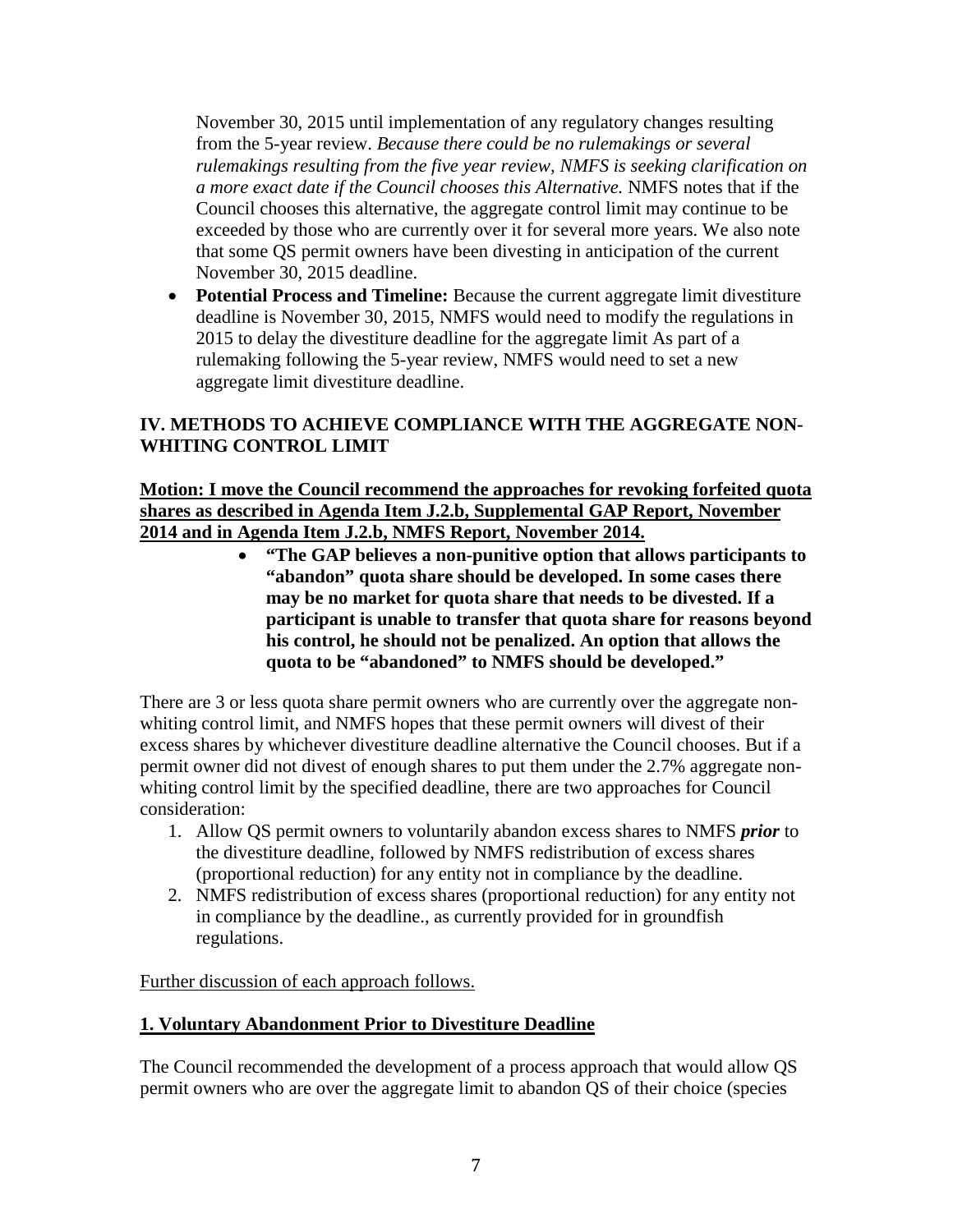and amount) to NMFS, rather than having NMFS reduce shares proportionally to get QS permit owners under the aggregate limit.

On the GAP floor, members had mentioned that these shares might move into a separate account, managed by NMFS. The Council's motion on abandonment leaves open what NMFS would do with these shares if placed in an abandonment account. After further review, NMFS prefers that any abandoned shares would be redistributed to current QS permit owners in proportion to their current QS holdings, up to the accumulation limits, rather than being held in a separate account. Note: no QS permit owner that abandoned shares would receive these redistributed shares. NMFS believes that any abandoned QS percentages should be available to existing QS permit owners and should not be held by NMFS. This will allow for abandoned QS to be available for use, and/or available for sale or lease in the marketplace. NMFS thinks industry should have full control over the 90% (non-AMP) quota shares.

NMFS proposes the following process for abandonment of QS if the Council moves forward with abandonment:

- A QS permit owner who is over the aggregate limit must submit in writing a request with the following information: QS permit number, IFQ species, and the QS percentage to abandon.
- This request must state that the permit owner permanently relinquishes to NMFS any right to the abandoned QS.
- The request must be signed by either the QS permit owner or an authorized representative of the QS permit owner.
- The request would be due no later than 30 calendar days *prior* to the aggregate limit divestiture deadline, as specified in whichever aggregate divestiture alternative the Council adopts.
- Redistribution of abandoned QS would be effective at the start of the following year. For example, if a QS permit owner submitted an abandonment request by the abandonment deadline, NMFS would make an administrative transfer of the quota shares from the requesting QS permit owner prior to the divestiture deadline to get them into compliance. The abandoned shares would then be reallocated to other QS permit owners (up to the accumulation limits) at the start of the following year.

For any QS permit owner that was still over the aggregate limit by the established deadline (the deadline is different in each of the aggregate divestiture alternatives), NMFS would reduce shares in proportion to the amount each species is contributing to the overage, as discussed in Agenda Item J.2.b, Supplemental NMFS Report 2 from the November 2014 Council meeting.

We have provided a discussion of how each of the aggregate divestiture alternatives would impact the proposed abandonment request deadline:

# **IV.1. No Action**

• If the Council chooses the No Action alternative for the aggregate non-whiting divestiture deadline, the current November 30, 2015 deadline would remain in place.